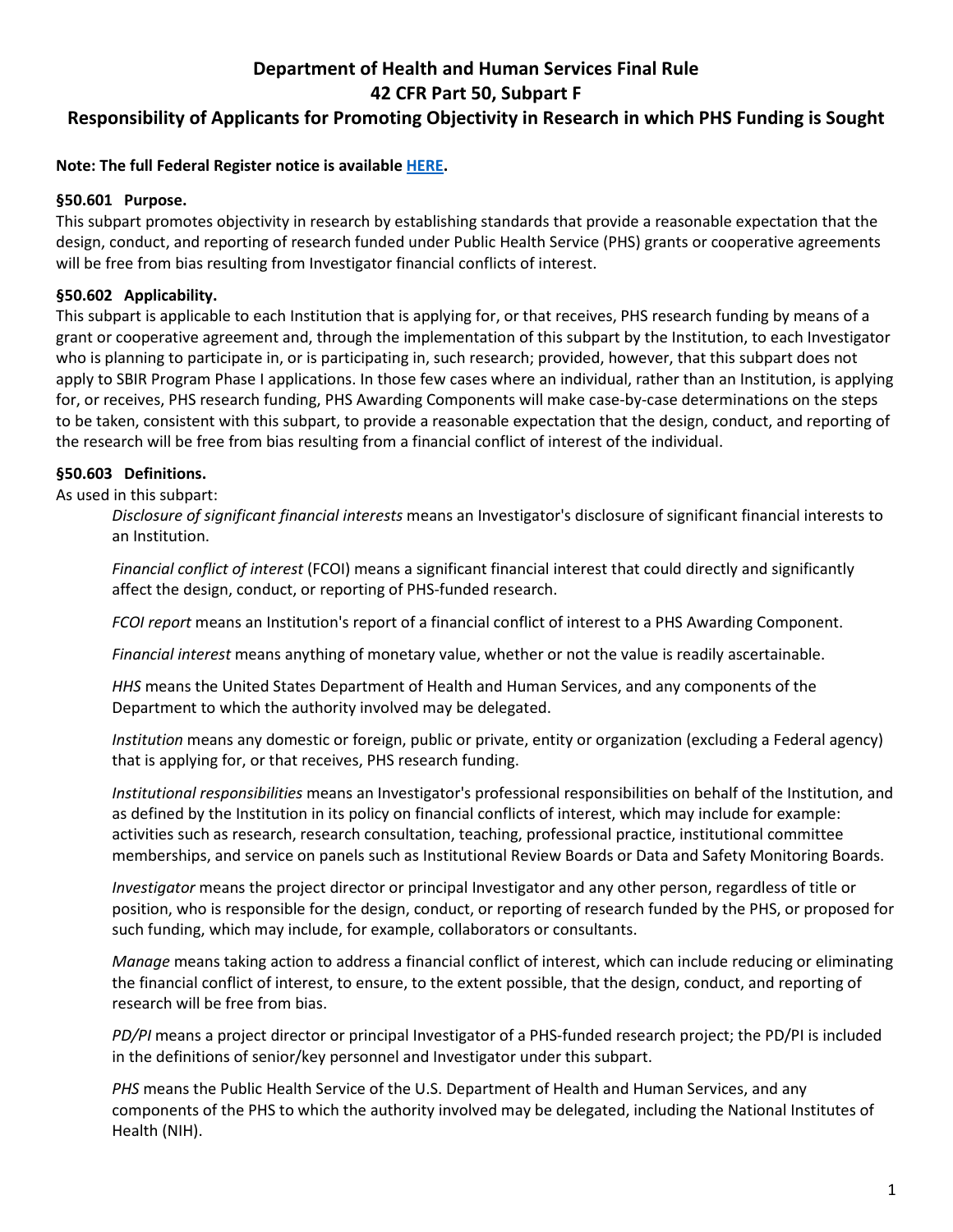*PHS Awarding Component* means the organizational unit of the PHS that funds the research that is subject to this subpart.

*Public Health Service Act* or PHS Act means the statute codified at 42 U.S.C. 201 *et seq.*

*Research* means a systematic investigation, study or experiment designed to develop or contribute to generalizable knowledge relating broadly to public health, including behavioral and social-sciences research. The term encompasses basic and applied research (e.g., a published article, book or book chapter) and product development (e.g., a diagnostic test or drug). As used in this subpart, the term includes any such activity for which research funding is available from a PHS Awarding Component through a grant or cooperative agreement, whether authorized under the PHS Act or other statutory authority, such as a research grant, career development award, center grant, individual fellowship award, infrastructure award, institutional training grant, program project, or research resources award.

*Senior/key personnel* means the PD/PI and any other person identified as senior/key personnel by the Institution in the grant application, progress report, or any other report submitted to the PHS by the Institution under this subpart.

# *Significant financial interest* means:

(1) A financial interest consisting of one or more of the following interests of the Investigator (and those of the Investigator's spouse and dependent children) that reasonably appears to be related to the Investigator's institutional responsibilities:

- (i) With regard to any publicly traded entity, a *significant financial interest* exists if the value of any remuneration received from the entity in the twelve months preceding the disclosure and the value of any equity interest in the entity as of the date of disclosure, when aggregated, exceeds \$5,000. For purposes of this definition, remuneration includes salary and any payment for services not otherwise identified as salary (e.g., consulting fees, honoraria, paid authorship); equity interest includes any stock, stock option, or other ownership interest, as determined through reference to public prices or other reasonable measures of fair market value;
- (ii) With regard to any non-publicly traded entity, a *significant financial interest* exists if the value of any remuneration received from the entity in the twelve months preceding the disclosure, when aggregated, exceeds \$5,000, or when the Investigator (or the Investigator's spouse or dependent children) holds any equity interest (e.g., stock, stock option, or other ownership interest); or
- (iii) Intellectual property rights and interests (e.g., patents, copyrights), upon receipt of income related to such rights and interests.

(2) Investigators also must disclose the occurrence of any reimbursed or sponsored travel (*i.e.,* that which is paid on behalf of the Investigator and not reimbursed to the Investigator so that the exact monetary value may not be readily available), related to their institutional responsibilities; provided, however, that this disclosure requirement does not apply to travel that is reimbursed or sponsored by a Federal, state, or local government agency, an Institution of higher education as defined at 20 U.S.C. 1001(a), an academic teaching hospital, a medical center, or a research institute that is affiliated with an Institution of higher education. The Institution's FCOI policy will specify the details of this disclosure, which will include, at a minimum, the purpose of the trip, the identity of the sponsor/organizer, the destination, and the duration. In accordance with the Institution's FCOI policy, the institutional official(s) will determine if further information is needed, including a determination or disclosure of monetary value, in order to determine whether the travel constitutes an FCOI with the PHS-funded research.

(3) The term *significant financial interest* does not include the following types of financial interests: salary, royalties, or other remuneration paid by the Institution to the Investigator if the Investigator is currently employed or otherwise appointed by the Institution, including intellectual property rights assigned to the Institution and agreements to share in royalties related to such rights; any ownership interest in the Institution held by the Investigator, if the Institution is a commercial or for-profit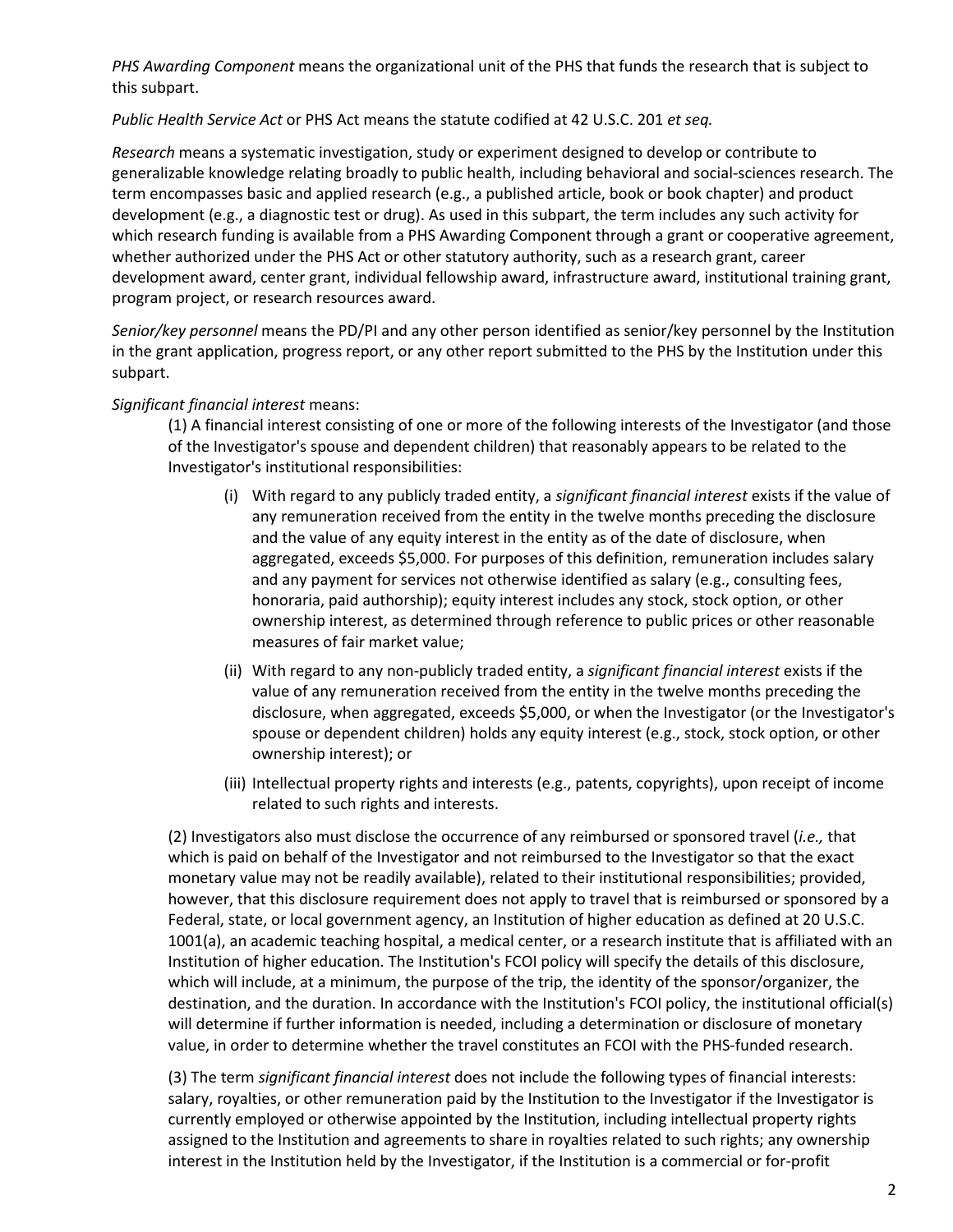organization; income from investment vehicles, such as mutual funds and retirement accounts, as long as the Investigator does not directly control the investment decisions made in these vehicles; income from seminars, lectures, or teaching engagements sponsored by a Federal, state, or local government agency, an Institution of higher education as defined at 20 U.S.C. 1001(a), an academic teaching hospital, a medical center, or a research institute that is affiliated with an Institution of higher education; or income from service on advisory committees or review panels for a Federal, state, or local government agency, an Institution of higher education as defined at 20 U.S.C. 1001(a), an academic teaching hospital, a medical center, or a research institute that is affiliated with an Institution of higher education.

*Small Business Innovation Research* (SBIR) Program means the extramural research program for small businesses that is established by the Awarding Components of the Public Health Service and certain other Federal agencies under Public Law 97-219, the Small Business Innovation Development Act, as amended. For purposes of this subpart, the term SBIR Program also includes the Small Business Technology Transfer (STTR) Program, which was established by Public Law 102-564.

# **§50.604 Responsibilities of Institutions regarding Investigator financial conflicts of interest.**

Each Institution shall:

- (a) Maintain an up-to-date, written, enforced policy on financial conflicts of interest that complies with this subpart, and make such policy available via a publicly accessible Web site. If the Institution does not have any current presence on a publicly accessible Web site (and only in those cases), the Institution shall make its written policy available to any requestor within five business days of a request. If, however, the Institution acquires a presence on a publicly accessible Web site during the time of the PHS award, the requirement to post the information on that Web site will apply within 30 calendar days. If an Institution maintains a policy on financial conflicts of interest that includes standards that are more stringent than this subpart (e.g., that require a more extensive disclosure of financial interests), the Institution shall adhere to its policy and shall provide FCOI reports regarding identified financial conflicts of interest to the PHS Awarding Component in accordance with the Institution's own standards and within the timeframe prescribed by this subpart.
- (b) Inform each Investigator of the Institution's policy on financial conflicts of interest, the Investigator's responsibilities regarding disclosure of significant financial interests, and of these regulations, and require each Investigator to complete training regarding the same prior to engaging in research related to any PHSfunded grant and at least every four years, and immediately when any of the following circumstances apply:
	- (1) The Institution revises its financial conflict of interest policies or procedures in any manner that affects the requirements of Investigators;
	- (2) An Investigator is new to an Institution; or
	- (3) An Institution finds that an Investigator is not in compliance with the Institution's financial conflict of interest policy or management plan.
- (c) If the Institution carries out the PHS-funded research through a subrecipient (e.g., subcontractors or consortium members), the Institution (awardee Institution) must take reasonable steps to ensure that any subrecipient Investigator complies with this subpart by:
	- (1) Incorporating as part of a written agreement with the subrecipient terms that establish whether the financial conflicts of interest policy of the awardee Institution or that of the subrecipient will apply to the subrecipient's Investigators.
		- (i) If the subrecipient's Investigators must comply with the subrecipient's financial conflicts of interest policy, the subrecipient shall certify as part of the agreement referenced above that its policy complies with this subpart. If the subrecipient cannot provide such certification, the agreement shall state that subrecipient Investigators are subject to the financial conflicts of interest policy of the awardee Institution for disclosing significant financial interests that are directly related to the subrecipient's work for the awardee Institution;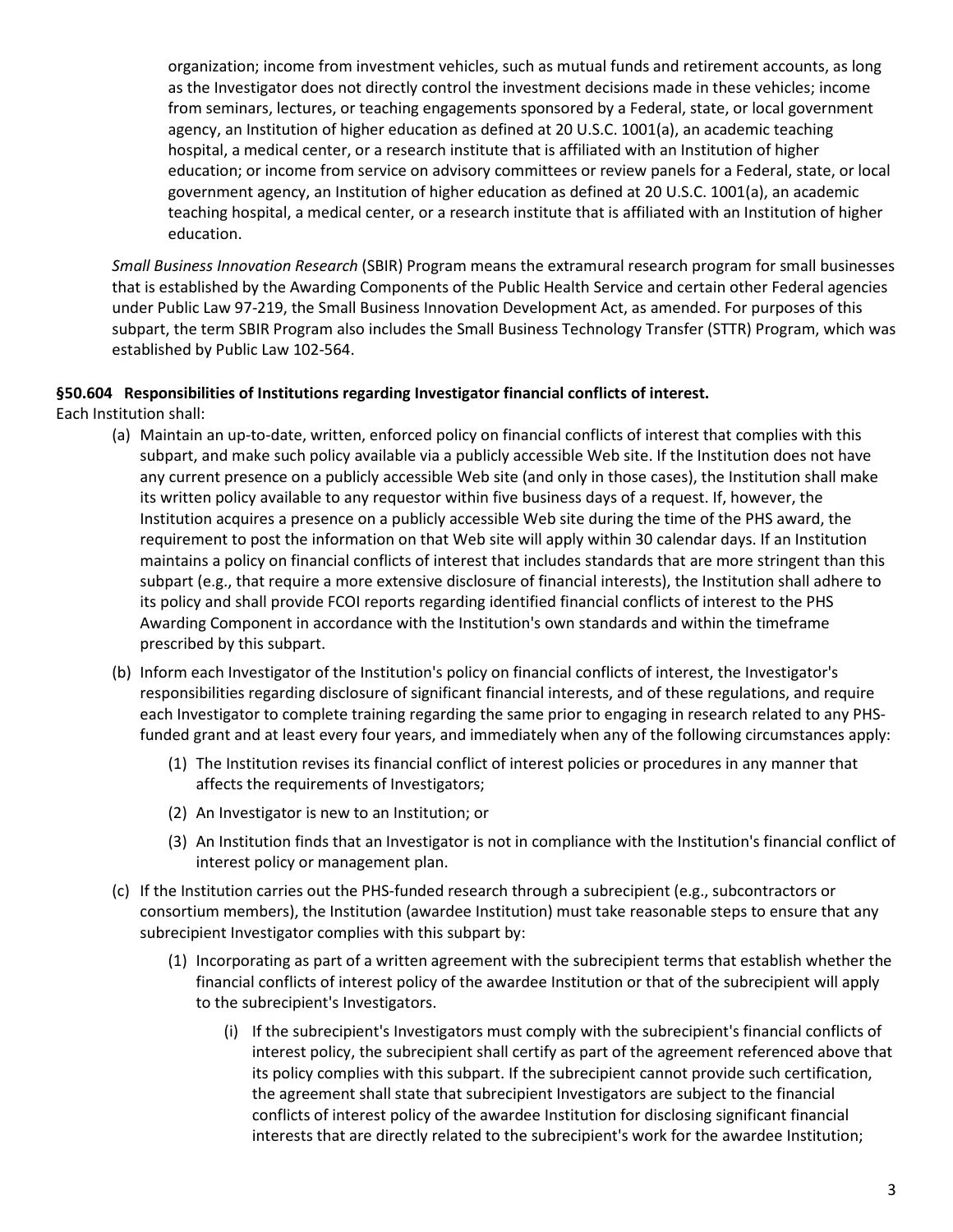- (ii) Additionally, if the subrecipient's Investigators must comply with the subrecipient's financial conflicts of interest policy, the agreement referenced above shall specify time period(s) for the subrecipient to report all identified financial conflicts of interest to the awardee Institution. Such time period(s) shall be sufficient to enable the awardee Institution to provide timely FCOI reports, as necessary, to the PHS as required by this subpart;
- (iii) Alternatively, if the subrecipient's Investigators must comply with the awardee Institution's financial conflicts of interest policy, the agreement referenced above shall specify time period(s) for the subrecipient to submit all Investigator disclosures of significant financial interests to the awardee Institution. Such time period(s) shall be sufficient to enable the awardee Institution to comply timely with its review, management, and reporting obligations under this subpart.
- (2) Providing FCOI reports to the PHS Awarding Component regarding all financial conflicts of interest of all subrecipient Investigators consistent with this subpart, *i.e.,* prior to the expenditure of funds and within 60 days of any subsequently identified FCOI.
- (d) Designate an institutional official(s) to solicit and review disclosures of significant financial interests from each Investigator who is planning to participate in, or is participating in, the PHS-funded research.
- (e) (1) Require that each Investigator who is planning to participate in the PHS-funded research disclose to the Institution's designated official(s) the Investigator's significant financial interests (and those of the Investigator's spouse and dependent children) no later than the time of application for PHS-funded research.

(2) Require each Investigator who is participating in the PHS-funded research to submit an updated disclosure of significant financial interests at least annually, in accordance with the specific time period prescribed by the Institution, during the period of the award. Such disclosure shall include any information that was not disclosed initially to the Institution pursuant to paragraph (e)(1) of this section, or in a subsequent disclosure of significant financial interests (e.g., any financial conflict of interest identified on a PHS-funded project that was transferred from another Institution), and shall include updated information regarding any previously disclosed significant financial interest (e.g., the updated value of a previously disclosed equity interest).

(3) Require each Investigator who is participating in the PHS-funded research to submit an updated disclosure of significant financial interests within thirty days of discovering or acquiring (e.g., through purchase, marriage, or inheritance) a new significant financial interest.

- (f) Provide guidelines consistent with this subpart for the designated institutional official(s) to determine whether an Investigator's significant financial interest is related to PHS-funded research and, if so related, whether the significant financial interest is a financial conflict of interest. An Investigator's significant financial interest is related to PHS-funded research when the Institution, through its designated official(s), reasonably determines that the significant financial interest: could be affected by the PHS-funded research; or is in an entity whose financial interest could be affected by the research. The Institution may involve the Investigator in the designated official(s)'s determination of whether a significant financial interest is related to the PHS-funded research. A financial conflict of interest exists when the Institution, through its designated official(s), reasonably determines that the significant financial interest could directly and significantly affect the design, conduct, or reporting of the PHS-funded research.
- (g) Take such actions as necessary to manage financial conflicts of interest, including any financial conflicts of a subrecipient Investigator pursuant to paragraph (c) of this section. Management of an identified financial conflict of interest requires development and implementation of a management plan and, if necessary, a retrospective review and a mitigation report pursuant to §50.605(a).
- (h) Provide initial and ongoing FCOI reports to the PHS as required pursuant to §50.605(b).
	- (i) Maintain records relating to all Investigator disclosures of financial interests and the Institution's review of, and response to, such disclosures (whether or not a disclosure resulted in the Institution's determination of a financial conflict of interest) and all actions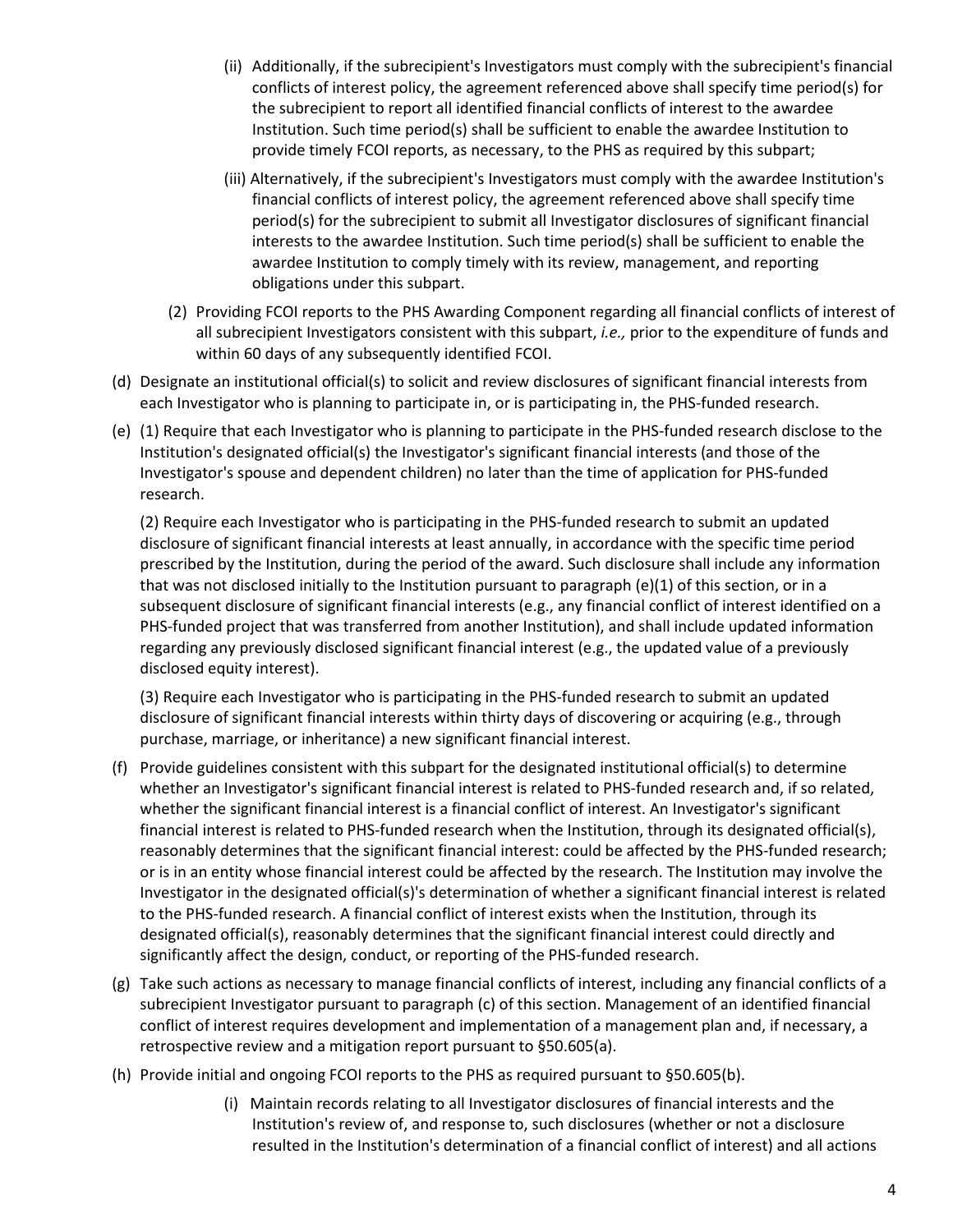under the Institution's policy or retrospective review, if applicable, for at least three years from the date the final expenditures report is submitted to the PHS or, where applicable, from other dates specified in 45 CFR 75.361 for different situations.

- (j) Establish adequate enforcement mechanisms and provide for employee sanctions or other administrative actions to ensure Investigator compliance as appropriate.
- (k) Certify, in each application for funding to which this subpart applies, that the Institution:
	- (1) Has in effect at that Institution an up-to-date, written, and enforced administrative process to identify and manage financial conflicts of interest with respect to all research projects for which funding is sought or received from the PHS;
	- (2) Shall promote and enforce Investigator compliance with this subpart's requirements including those pertaining to disclosure of significant financial interests;
	- (3) Shall manage financial conflicts of interest and provide initial and ongoing FCOI reports to the PHS Awarding Component consistent with this subpart;
	- (4) Agrees to make information available, promptly upon request, to the HHS relating to any Investigator disclosure of financial interests and the Institution's review of, and response to, such disclosure, whether or not the disclosure resulted in the Institution's determination of a financial conflict of interest; and
	- (5) Shall fully comply with the requirements of this subpart. [76 FR 53283, August 25, 2011, as amended at 81 FR 3006, Jan. 20, 2016]

#### **§50.605 Management and reporting of financial conflicts of interest.**

- (a) Management of financial conflicts of interest.
	- (1) Prior to the Institution's expenditure of any funds under a PHS-funded research project, the designated official(s) of an Institution shall, consistent with §50.604(f): review all Investigator disclosures of significant financial interests; determine whether any significant financial interests relate to PHS-funded research; determine whether a financial conflict of interest exists; and, if so, develop and implement a management plan that shall specify the actions that have been, and shall be, taken to manage such financial conflict of interest. Examples of conditions or restrictions that might be imposed to manage a financial conflict of interest include, but are not limited to:
		- (i) Public disclosure of financial conflicts of interest (e.g., when presenting or publishing the research);
		- (ii) For research projects involving human subjects research, disclosure of financial conflicts of interest directly to participants;
		- (iii) Appointment of an independent monitor capable of taking measures to protect the design, conduct, and reporting of the research against bias resulting from the financial conflict of interest;
		- (iv) Modification of the research plan;
		- (v) Change of personnel or personnel responsibilities, or disqualification of personnel from participation in all or a portion of the research;
		- (vi) Reduction or elimination of the financial interest (e.g., sale of an equity interest); or

(vii) Severance of relationships that create financial conflicts.

(2) Whenever, in the course of an ongoing PHS-funded research project, an Investigator who is new to participating in the research project discloses a significant financial interest or an existing Investigator discloses a new significant financial interest to the Institution, the designated official(s) of the Institution shall, within sixty days: review the disclosure of the significant financial interest; determine whether it is related to PHS-funded research; determine whether a financial conflict of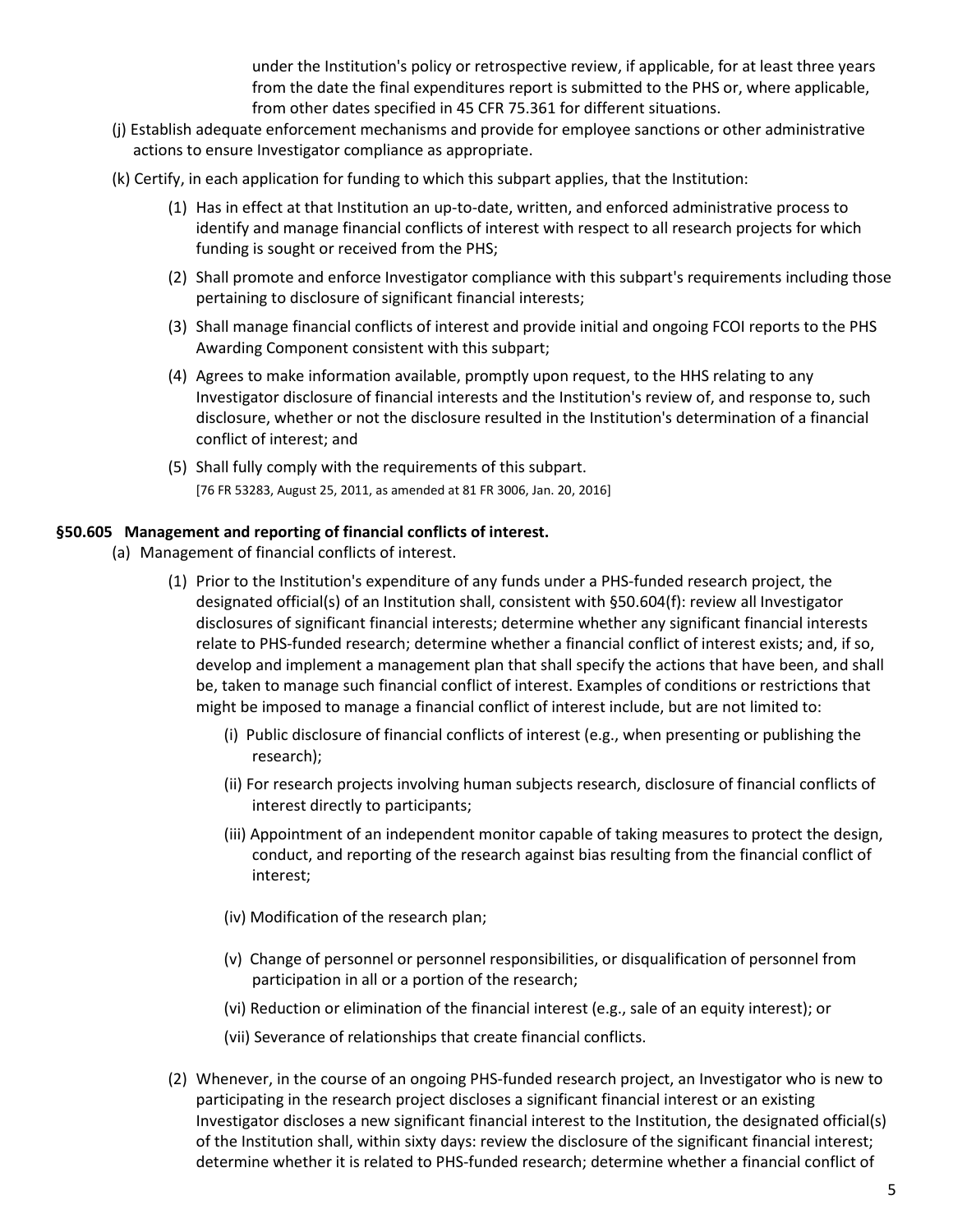interest exists; and, if so, implement, on at least an interim basis, a management plan that shall specify the actions that have been, and will be, taken to manage such financial conflict of interest. Depending on the nature of the significant financial interest, an Institution may determine that additional interim measures are necessary with regard to the Investigator's participation in the PHSfunded research project between the date of disclosure and the completion of the Institution's review.

- (3) Whenever an Institution identifies a significant financial interest that was not disclosed timely by an Investigator or, for whatever reason, was not previously reviewed by the Institution during an ongoing PHS-funded research project (e.g., was not timely reviewed or reported by a subrecipient), the designated official(s) shall, within sixty days: review the significant financial interest; determine whether it is related to PHS-funded research; determine whether a financial conflict of interest exists; and, if so:
	- (i) Implement, on at least an interim basis, a management plan that shall specify the actions that have been, and will be, taken to manage such financial conflict of interest going forward;
	- (ii) (A) In addition, whenever a financial conflict of interest is not identified or managed in a timely manner including failure by the Investigator to disclose a significant financial interest that is determined by the Institution to constitute a financial conflict of interest; failure by the Institution to review or manage such a financial conflict of interest; or failure by the Investigator to comply with a financial conflict of interest management plan, the Institution shall, within 120 days of the Institution's determination of noncompliance, complete a retrospective review of the Investigator's activities and the PHS-funded research project to determine whether any PHS-funded research, or portion thereof, conducted during the time period of the noncompliance, was biased in the design, conduct, or reporting of such research.

(B) The Institution is required to document the retrospective review; such documentation shall include, but not necessarily be limited to, all of the following key elements:

- (*1*) Project number;
- (*2*) Project title;
- (*3*) PD/PI or contact PD/PI if a multiple PD/PI model is used;
- (*4*) Name of the Investigator with the FCOI;
- (*5*) Name of the entity with which the Investigator has a financial conflict of interest;
- (*6*) Reason(s) for the retrospective review;
- (*7*) Detailed methodology used for the retrospective review (e.g., methodology of the review process, composition of the review panel, documents reviewed);
- (*8*) Findings of the review; and
- (*9*) Conclusions of the review.
- (iii) Based on the results of the retrospective review, if appropriate, the Institution shall update the previously submitted FCOI report, specifying the actions that will be taken to manage the financial conflict of interest going forward. If bias is found, the Institution is required to notify the PHS Awarding Component promptly and submit a mitigation report to the PHS Awarding Component. The mitigation report must include, at a minimum, the key elements documented in the retrospective review above and a description of the impact of the bias on the research project and the Institution's plan of action or actions taken to eliminate or mitigate the effect of the bias (e.g., impact on the research project; extent of harm done, including any qualitative and quantitative data to support any actual or future harm; analysis of whether the research project is salvageable). Thereafter, the Institution will submit FCOI reports annually, as specified elsewhere in this subpart. Depending on the nature of the financial conflict of interest, an Institution may determine that additional interim measures are necessary with regard to the Investigator's participation in the PHSfunded research project between the date that the financial conflict of interest or the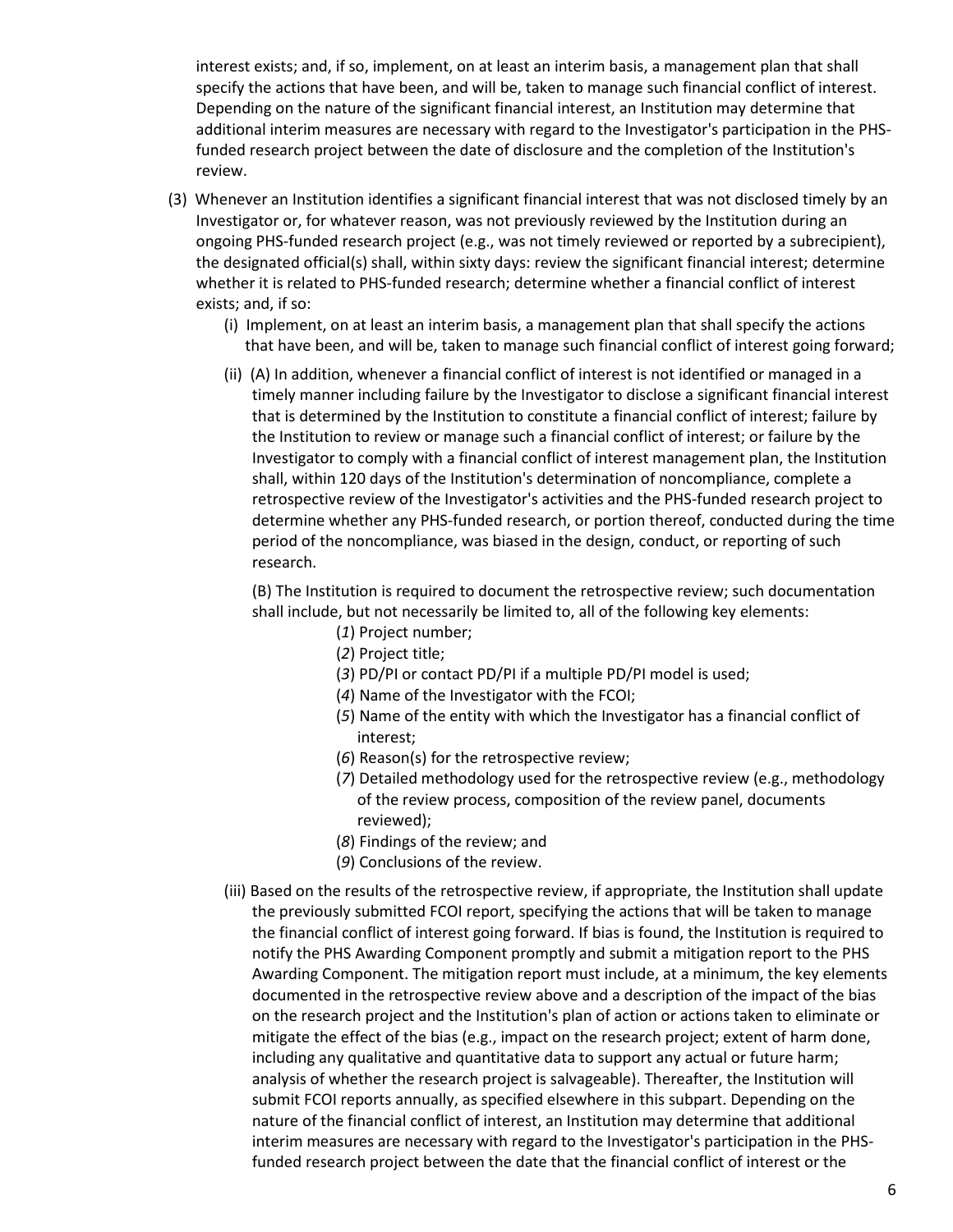Investigator's noncompliance is determined and the completion of the Institution's retrospective review.

- (4) Whenever an Institution implements a management plan pursuant to this subpart, the Institution shall monitor Investigator compliance with the management plan on an ongoing basis until the completion of the PHS-funded research project.
- (5) (i) Prior to the Institution's expenditure of any funds under a PHS-funded research project, the Institution shall ensure public accessibility, via a publicly accessible Web site or written response to any requestor within five business days of a request, of information concerning any significant financial interest disclosed to the Institution that meets the following three criteria:

(A) The significant financial interest was disclosed and is still held by the senior/key personnel as defined by this subpart;

(B) The Institution determines that the significant financial interest is related to the PHS-funded research; and

(C) The Institution determines that the significant financial interest is a financial conflict of interest.

- (ii) The information that the Institution makes available via a publicly accessible Web site or written response to any requestor within five business days of a request, shall include, at a minimum, the following: the Investigator's name; the Investigator's title and role with respect to the research project; the name of the entity in which the significant financial interest is held; the nature of the significant financial interest; and the approximate dollar value of the significant financial interest (dollar ranges are permissible: \$0-\$4,999; \$5,000-\$9,999; \$10,000-\$19,999; amounts between \$20,000-\$100,000 by increments of \$20,000; amounts above \$100,000 by increments of \$50,000), or a statement that the interest is one whose value cannot be readily determined through reference to public prices or other reasonable measures of fair market value.
- (iii) If the Institution uses a publicly accessible Web site for the purposes of this subsection, the information that the Institution posts shall be updated at least annually. In addition, the Institution shall update the Web site within sixty days of the Institution's receipt or identification of information concerning any additional significant financial interest of the senior/key personnel for the PHS-funded research project that was not previously disclosed, or upon the disclosure of a significant financial interest of senior/key personnel new to the PHS-funded research project, if the Institution determines that the significant financial interest is related to the PHS-funded research and is a financial conflict of interest. The Web site shall note that the information provided is current as of the date listed and is subject to updates, on at least an annual basis and within 60 days of the Institution's identification of a new financial conflict of interest. If the Institution responds to written requests for the purposes of this subsection, the Institution will note in its written response that the information provided is current as of the date of the correspondence and is subject to updates, on at least an annual basis and within 60 days of the Institution's identification of a new financial conflict of interest, which should be requested subsequently by the requestor.
- (iv) Information concerning the significant financial interests of an individual subject to paragraph (a)(5) of this section shall remain available, for responses to written requests or for posting via the Institution's publicly accessible Web site for at least three years from the date that the information was most recently updated.
- (6) In addition to the types of financial conflicts of interest as defined in this subpart that must be managed pursuant to this section, an Institution may require the management of other financial conflicts of interest in its policy on financial conflicts of interest, as the Institution deems appropriate.
	- (i) Reporting of financial conflicts of interest.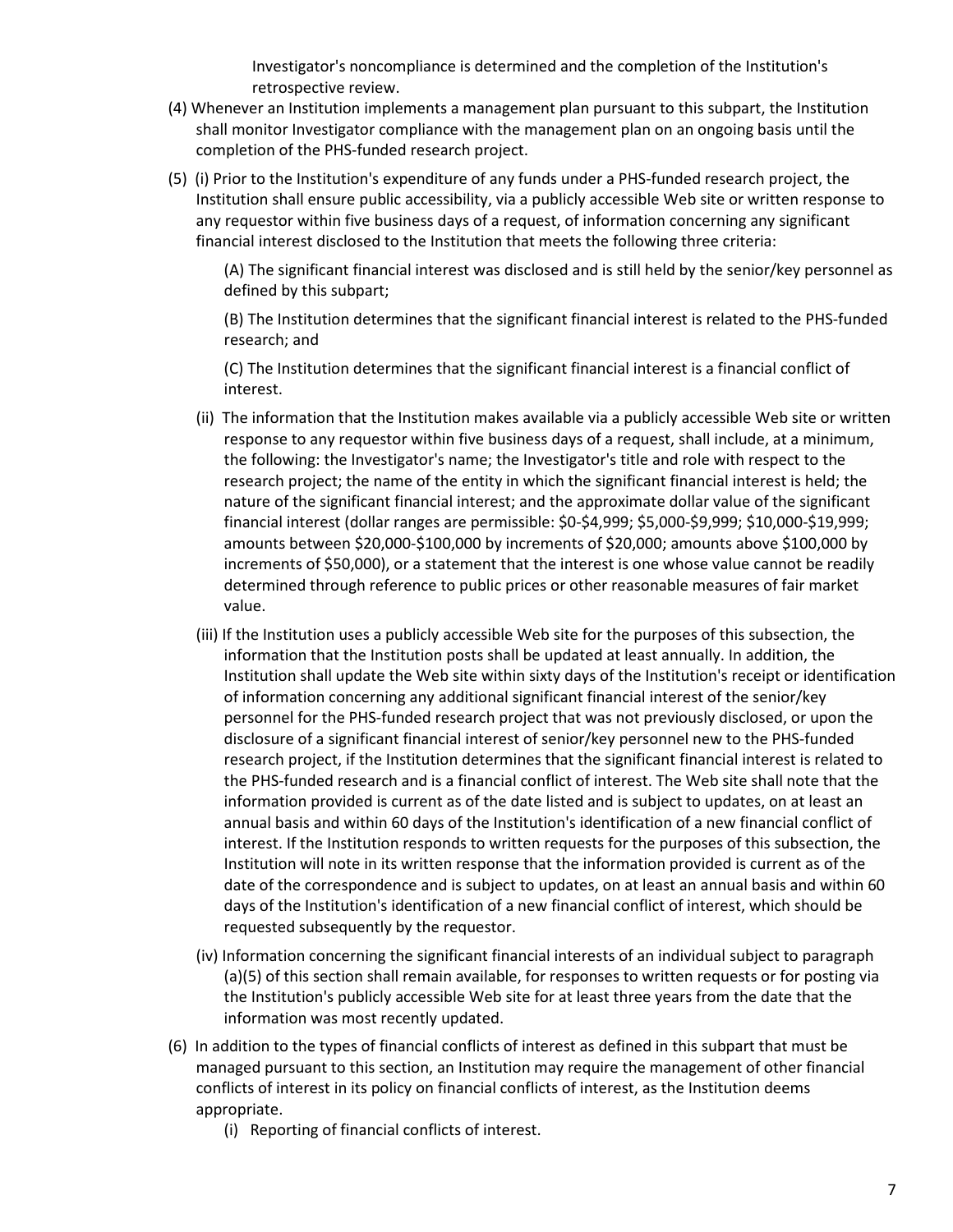- (1) Prior to the Institution's expenditure of any funds under a PHS-funded research project, the Institution shall provide to the PHS Awarding Component an FCOI report regarding any Investigator's significant financial interest found by the Institution to be conflicting and ensure that the Institution has implemented a management plan in accordance with this subpart. In cases in which the Institution identifies a financial conflict of interest and eliminates it prior to the expenditure of PHS-awarded funds, the Institution shall not submit an FCOI report to the PHS Awarding Component.
- (2) For any significant financial interest that the Institution identifies as conflicting subsequent to the Institution's initial FCOI report during an ongoing PHS-funded research project (e.g., upon the participation of an Investigator who is new to the research project), the Institution shall provide to the PHS Awarding Component, within sixty days, an FCOI report regarding the financial conflict of interest and ensure that the Institution has implemented a management plan in accordance with this subpart. Pursuant to paragraph (a)(3)(ii) of this section, where such FCOI report involves a significant financial interest that was not disclosed timely by an Investigator or, for whatever reason, was not previously reviewed or managed by the Institution (e.g., was not timely reviewed or reported by a subrecipient), the Institution also is required to complete a retrospective review to determine whether any PHS-funded research, or portion thereof, conducted prior to the identification and management of the financial conflict of interest was biased in the design, conduct, or reporting of such research. Additionally, pursuant to paragraph (a)(3)(iii) of this section, if bias is found, the Institution is required to notify the PHS Awarding Component promptly and submit a mitigation report to the PHS Awarding Component.
- (3) Any FCOI report required under paragraphs (b)(1) or (b)(2) of this section shall include sufficient information to enable the PHS Awarding Component to understand the nature and extent of the financial conflict, and to assess the appropriateness of the Institution's management plan. Elements of the FCOI report shall include, but are not necessarily limited to the following:
	- (i) Project number;
	- (ii) PD/PI or Contact PD/PI if a multiple PD/PI model is used;
	- (iii) Name of the Investigator with the financial conflict of interest;
	- (iv) Name of the entity with which the Investigator has a financial conflict of interest;
	- (v) Nature of the financial interest (e.g., equity, consulting fee, travel reimbursement, honorarium);
	- (vi) Value of the financial interest (dollar ranges are permissible: \$0- \$4,999; \$5,000-\$9,999; \$10,000-\$19,999; amounts between \$20,000-\$100,000 by increments of \$20,000; amounts above \$100,000 by increments of \$50,000), or a statement that the interest is one whose value cannot be readily determined through reference to public prices or other reasonable measures of fair market value;
	- (vii) A description of how the financial interest relates to the PHSfunded research and the basis for the Institution's determination that the financial interest conflicts with such research; and
	- (viii) A description of the key elements of the Institution's management plan, including:
		- (A) Role and principal duties of the conflicted Investigator in the research project;
		- (B) Conditions of the management plan;